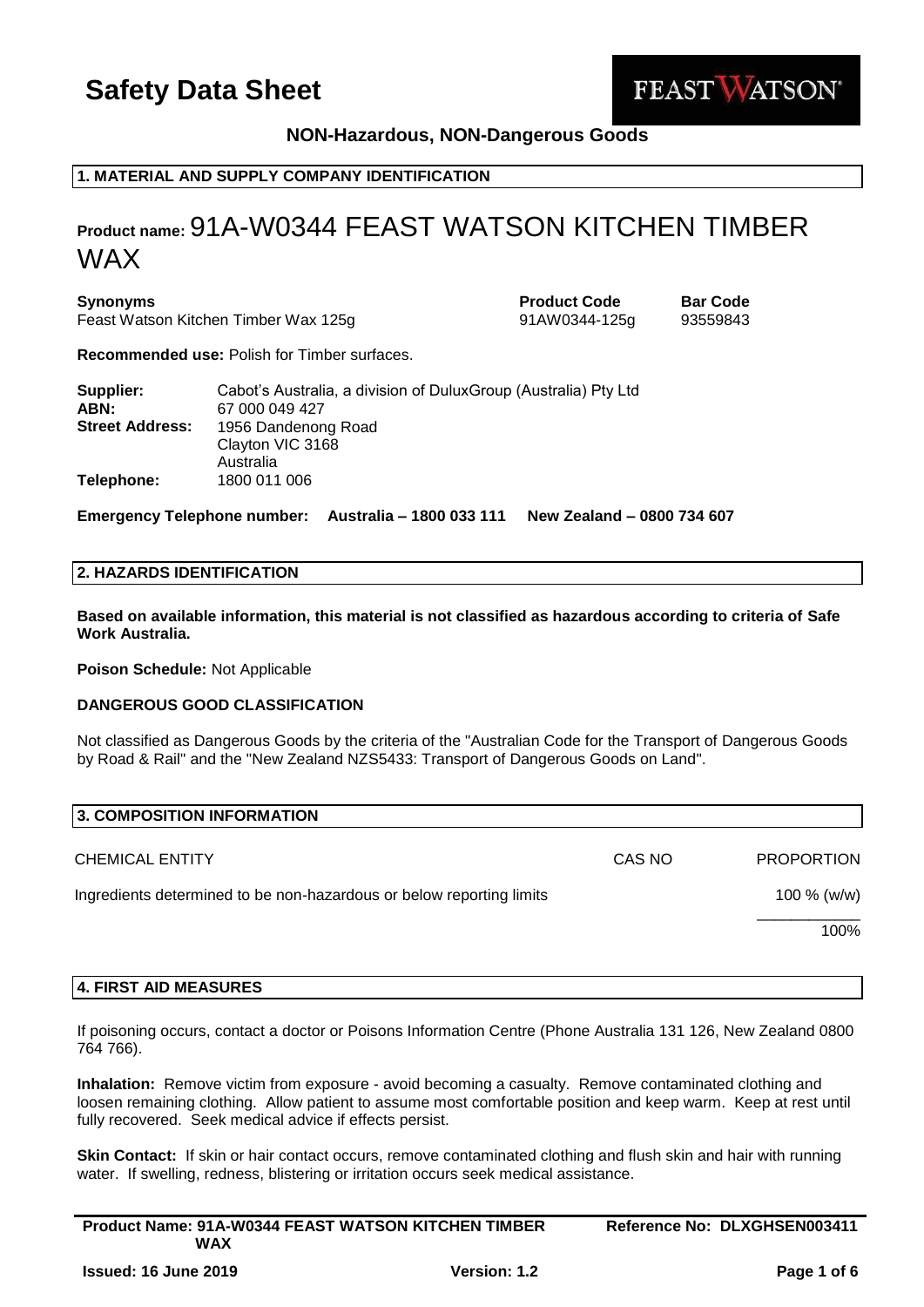

**Eye contact:** If in eyes wash out immediately with water. In all cases of eye contamination it is a sensible precaution to seek medical advice.

**Ingestion:** Rinse mouth with water. If swallowed, do NOT induce vomiting. Give a glass of water to drink. Never give anything by the mouth to an unconscious patient. If vomiting occurs give further water. Seek medical advice.

**PPE for First Aiders:** Wear safety shoes, overalls, gloves, safety glasses. Available information suggests that gloves made from nitrile rubber should be suitable for intermittent contact. However, due to variations in glove construction and local conditions, the user should make a final assessment. Always wash hands before smoking, eating, drinking or using the toilet. Wash contaminated clothing and other protective equipment before storing or re-using.

**Notes to physician:** Treat symptomatically.

### **5. FIRE FIGHTING MEASURES**

**Hazchem Code:** Not applicable.

**Suitable extinguishing media:** If material is involved in a fire use water fog (or if unavailable fine water spray), alcohol resistant foam, standard foam, dry agent (carbon dioxide, dry chemical powder).

**Specific hazards:** Combustible material.

**Fire fighting further advice:** On burning or decomposing may emit toxic fumes. Fire fighters to wear selfcontained breathing apparatus and suitable protective clothing if risk of exposure to vapour or products of combustion or decomposition.

## **6. ACCIDENTAL RELEASE MEASURES**

#### **SMALL SPILLS**

Wear protective equipment to prevent skin and eye contamination. Avoid inhalation of vapours or dust. Wipe up with absorbent (clean rag or paper towels). Collect and seal in properly labelled containers or drums for disposal.

#### **LARGE SPILLS**

Clear area of all unprotected personnel. Slippery when spilt. Avoid accidents, clean up immediately. Wear protective equipment to prevent skin and eye contamination and the inhalation of dust. Work up wind or increase ventilation. Cover with damp absorbent (inert material, sand or soil). Sweep or vacuum up, but avoid generating dust. Collect and seal in properly labelled containers or drums for disposal. If contamination of crops, sewers or waterways has occurred advise local emergency services.

#### **Dangerous Goods - Initial Emergency Response Guide No:** Not applicable

#### **7. HANDLING AND STORAGE**

**Handling:** Avoid eye contact and repeated or prolonged skin contact. Avoid inhalation of dust.

**Storage:** Store in a cool, dry, well-ventilated place and out of direct sunlight. Store away from foodstuffs. Store away from incompatible materials described in Section 10. Store away from sources of heat and/or ignition. Keep container standing upright. Keep containers closed when not in use - check regularly for spills.

### **8. EXPOSURE CONTROLS / PERSONAL PROTECTION**

**National occupational exposure limits:** No value assigned for this specific material by Safe Work Australia.

**Product Name: 91A-W0344 FEAST WATSON KITCHEN TIMBER WAX Reference No: DLXGHSEN003411**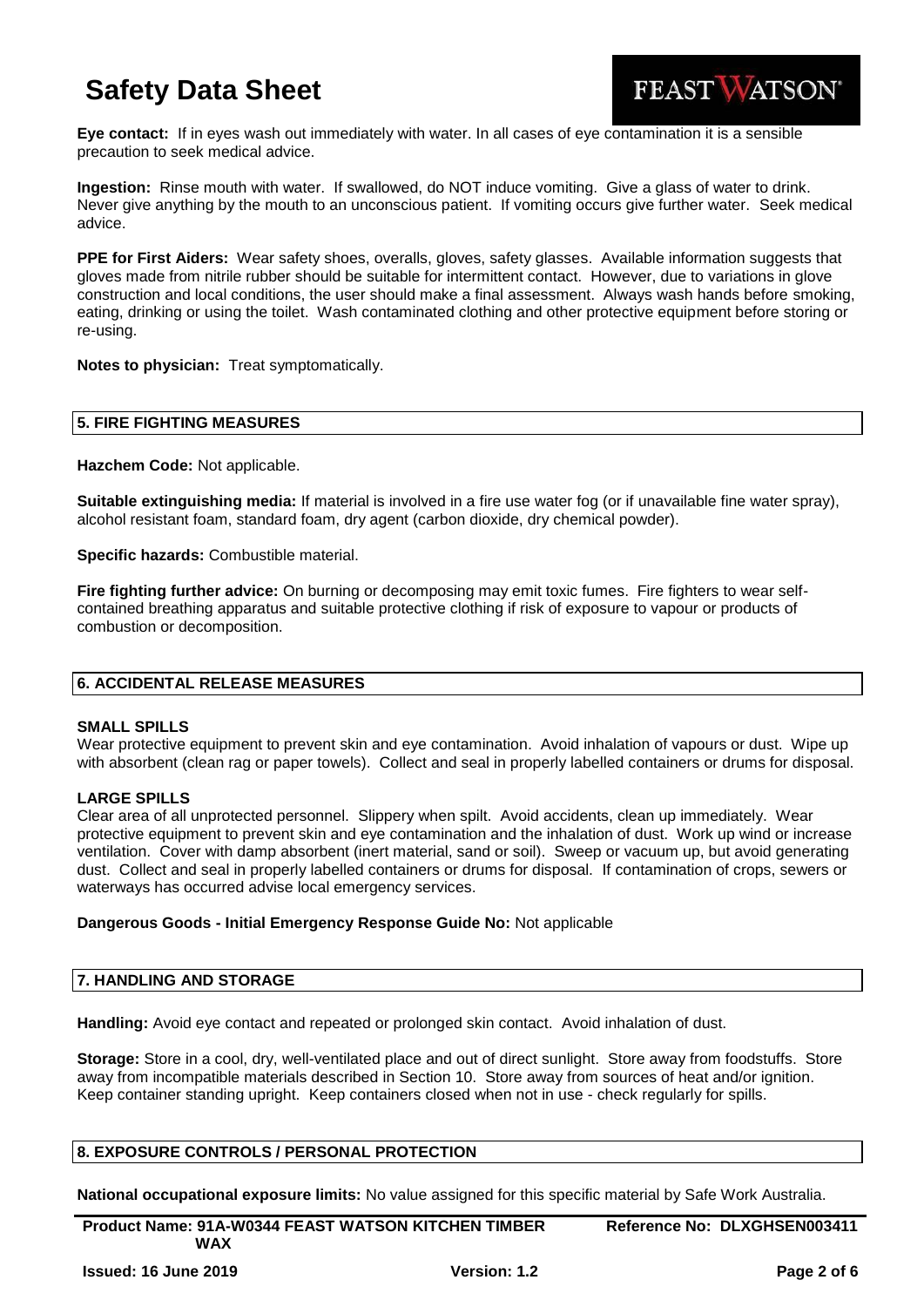

**Biological Limit Values:** As per the "National Model Regulations for the Control of Workplace Hazardous Substances (Safe Work Australia)" the ingredients in this material do not have a Biological Limit Allocated.

**Engineering Measures:** Natural ventilation should be adequate under normal use conditions.

### **Personal Protection Equipment:** SAFETY SHOES, OVERALLS, GLOVES, SAFETY GLASSES.

Wear safety shoes, overalls, gloves, safety glasses. Available information suggests that gloves made from nitrile rubber should be suitable for intermittent contact. However, due to variations in glove construction and local conditions, the user should make a final assessment. Always wash hands before smoking, eating, drinking or using the toilet. Wash contaminated clothing and other protective equipment before storing or re-using.

**Hygiene measures:** Keep away from food, drink and animal feeding stuffs. When using do not eat, drink or smoke. Wash hands prior to eating, drinking or smoking. Avoid contact with clothing. Avoid eye contact and repeated or prolonged skin contact. Avoid inhalation of dust. Ensure that eyewash stations and safety showers are close to the workstation location.

#### **9. PHYSICAL AND CHEMICAL PROPERTIES**

| Form:   | Solid       |
|---------|-------------|
| Colour: | Pale yellow |
| Odour:  | Slight      |

**Solubility:** Insoluble in water **Specific Gravity:** 0.9 **Relative Vapour Density (air=1):** N App **Vapour Pressure (20 °C):** N App **Flash Point (°C):** N App **Flammability Limits (%):** N App **Autoignition Temperature (°C):** N Av **Melting Point/Range (°C):** N Av **Boiling Point/Range (°C):** N Av **pH:** N App **Viscosity:**  $>14$  mm<sup>2</sup>/sec @ 40 °C **Total VOC (g/Litre):** N Av

(Typical values only - consult specification sheet)  $N Av = Not available, N App = Not applicable$ 

## **10. STABILITY AND REACTIVITY**

**Chemical stability:** This material is thermally stable when stored and used as directed.

**Conditions to avoid:** Elevated temperatures and sources of ignition.

**Incompatible materials:** Oxidising agents.

**Hazardous decomposition products:** Oxides of carbon and nitrogen, smoke and other toxic fumes.

**Hazardous reactions:** No known hazardous reactions.

#### **11. TOXICOLOGICAL INFORMATION**

No adverse health effects expected if the product is handled in accordance with this Safety Data Sheet and the product label. Symptoms or effects that may arise if the product is mishandled and overexposure occurs are:

**Product Name: 91A-W0344 FEAST WATSON KITCHEN TIMBER WAX Reference No: DLXGHSEN003411**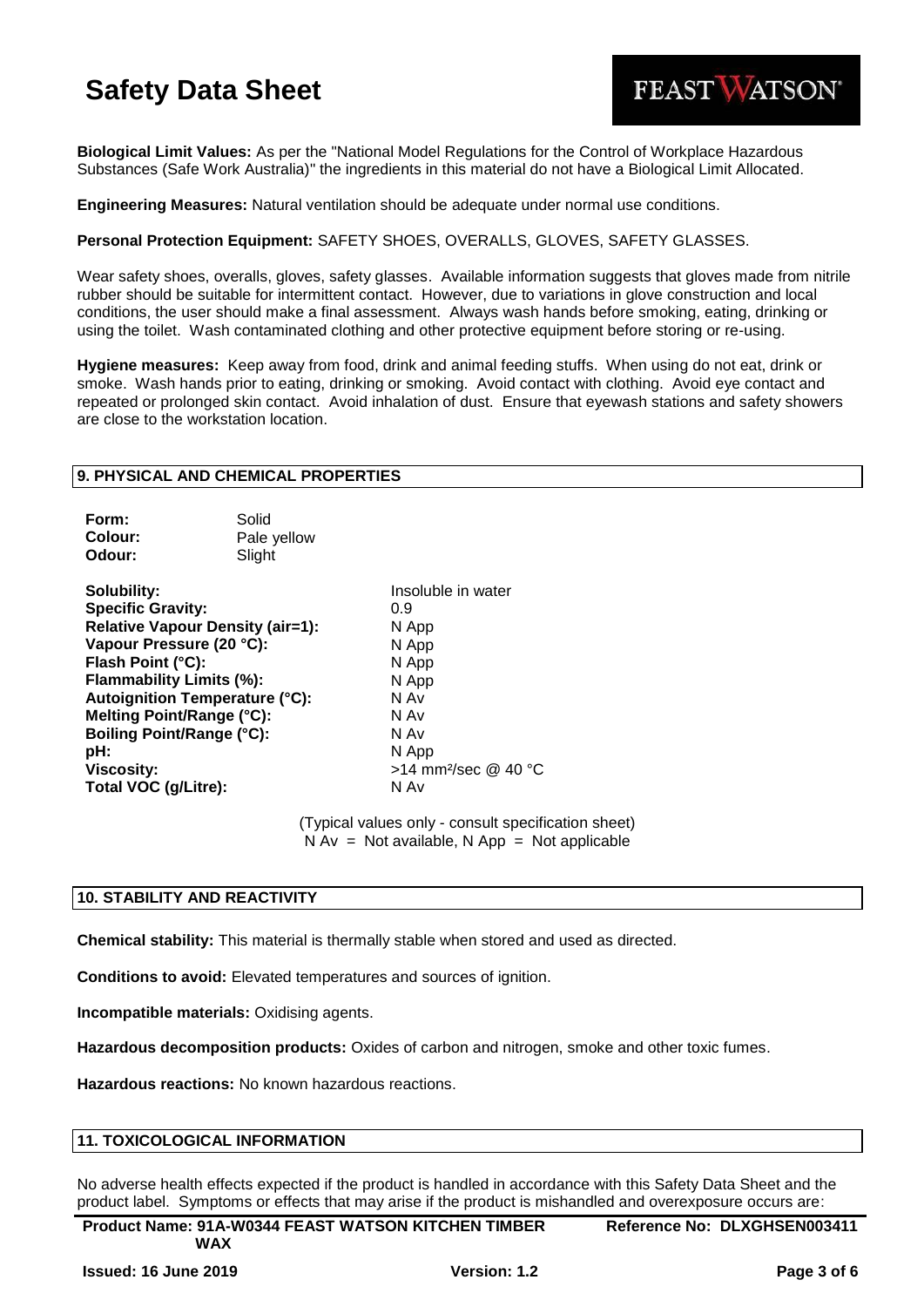

### **Acute Effects**

**Inhalation:** Material may be an irritant to mucous membranes and respiratory tract.

**Skin contact:** Contact with skin may result in irritation.

**Ingestion:** Swallowing can result in nausea, vomiting and irritation of the gastrointestinal tract.

**Eye contact:** May be an eye irritant. Exposure to the dust may cause discomfort due to particulate nature. May cause physical irritation to the eyes.

#### **Acute toxicity**

**Inhalation:** This material has been classified as non-hazardous. Acute toxicity estimate (based on ingredients):  $LC50 > 5$  ma/L

**Skin contact:** This material has been classified as non-hazardous. Acute toxicity estimate (based on ingredients): >2,000 mg/Kg bw

**Ingestion:** This material has been classified as non-hazardous. Acute toxicity estimate (based on ingredients): >2,000 mg/Kg bw

**Corrosion/Irritancy:** Eye: this material has been classified as not corrosive or irritating to eyes. Skin: this material has been classified as not corrosive or irritating to skin.

**Sensitisation:** Inhalation: this material has been classified as not a respiratory sensitiser. Skin: this material has been classified as not a skin sensitiser.

**Aspiration hazard:** This material has been classified as non-hazardous.

**Specific target organ toxicity (single exposure):** This material has been classified as non-hazardous.

**Chronic Toxicity**

**Mutagenicity:** This material has been classified as non-hazardous.

**Carcinogenicity:** This material has been classified as non-hazardous.

**Reproductive toxicity (including via lactation):** This material has been classified as non-hazardous.

**Specific target organ toxicity (repeat exposure):** This material has been classified as non-hazardous.

#### **12. ECOLOGICAL INFORMATION**

Avoid contaminating waterways.

**Acute aquatic hazard:** This material has been classified as non-hazardous. Acute toxicity estimate (based on ingredients): >100 mg/L

**Long-term aquatic hazard:** This material has been classified as non-hazardous. Non-rapidly or rapidly degradable substance for which there are adequate chronic toxicity data available OR in the absence of chronic toxicity data, Acute toxicity estimate (based on ingredients): >100 mg/L, where the substance is not rapidly degradable and/or BCF  $<$  500 and/or log K<sub>ow</sub>  $<$  4.

**Ecotoxicity:** No information available.

**Persistence and degradability:** No information available.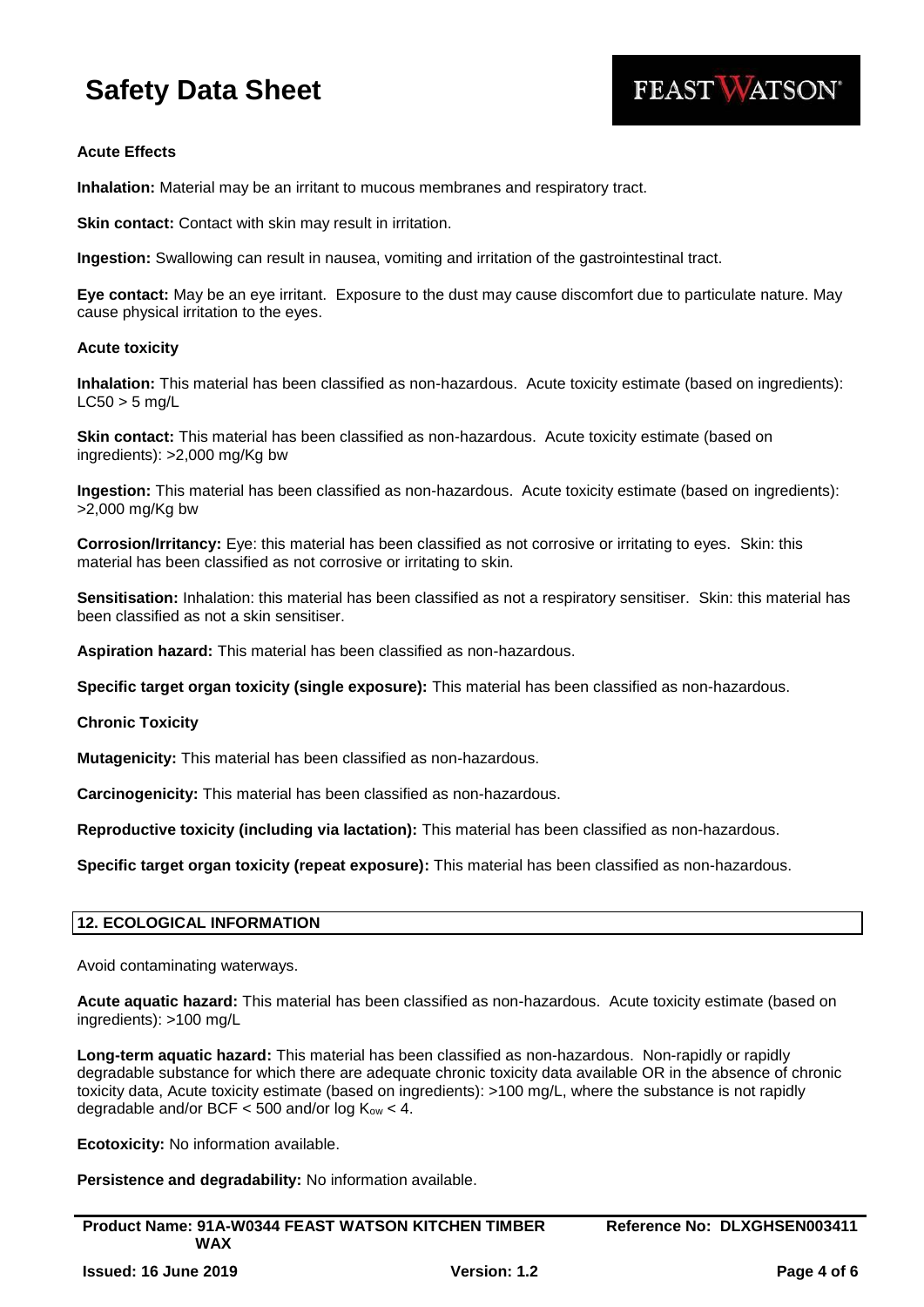

**Bioaccumulative potential:** No information available.

**Mobility:** No information available.

#### **13. DISPOSAL CONSIDERATIONS**

Persons conducting disposal, recycling or reclamation activities should ensure that appropriate personal protection equipment is used, see "Section 8. Exposure Controls and Personal Protection" of this SDS.

If possible material and its container should be recycled. If material or container cannot be recycled, dispose in accordance with local, regional, national and international Regulations.

## **14. TRANSPORT INFORMATION**

#### **ROAD AND RAIL TRANSPORT**

Not classified as Dangerous Goods by the criteria of the "Australian Code for the Transport of Dangerous Goods by Road & Rail" and the "New Zealand NZS5433: Transport of Dangerous Goods on Land".

#### **MARINE TRANSPORT**

Not classified as Dangerous Goods by the criteria of the International Maritime Dangerous Goods Code (IMDG Code) for transport by sea.

#### **AIR TRANSPORT**

Not classified as Dangerous Goods by the criteria of the International Air Transport Association (IATA) Dangerous Goods Regulations for transport by air.

## **15. REGULATORY INFORMATION**

#### **This material is not subject to the following international agreements:**

Montreal Protocol (Ozone depleting substances) The Stockholm Convention (Persistent Organic Pollutants) The Rotterdam Convention (Prior Informed Consent) Basel Convention (Hazardous Waste) International Convention for the Prevention of Pollution from Ships (MARPOL)

#### **This material/constituent(s) is covered by the following requirements:**

• All components of this product are listed on or exempt from the Australian Inventory of Chemical Substances (AICS).

#### **16. OTHER INFORMATION**

Reason for issue: Minor Text Changes

This Safety Data Sheet has been prepared by Chemical Data Services Pty Ltd (chemdata.com.au) on behalf of its client.

Safety Data Sheets are updated frequently. Please ensure that you have a current copy.

This SDS summarises at the date of issue our best knowledge of the health and safety hazard information of the product, and in particular how to safely handle and use the product in the workplace. Since DuluxGroup (Australia) Pty Ltd and DuluxGroup (New Zealand) Pty Ltd cannot anticipate or control the conditions under which the product may be used, each user must, prior to usage, review this SDS in the context of how the user intends to handle and use the product in the workplace.

If clarification or further information is needed to ensure that an appropriate assessment can be made, the user

| <b>Product Name: 91A-W0344 FEAST WATSON KITCHEN TIMBER</b> |                     | Reference No: DLXGHSEN003411 |  |
|------------------------------------------------------------|---------------------|------------------------------|--|
| WAX                                                        |                     |                              |  |
| <b>Issued: 16 June 2019</b>                                | <b>Version: 1.2</b> | Page 5 of 6                  |  |